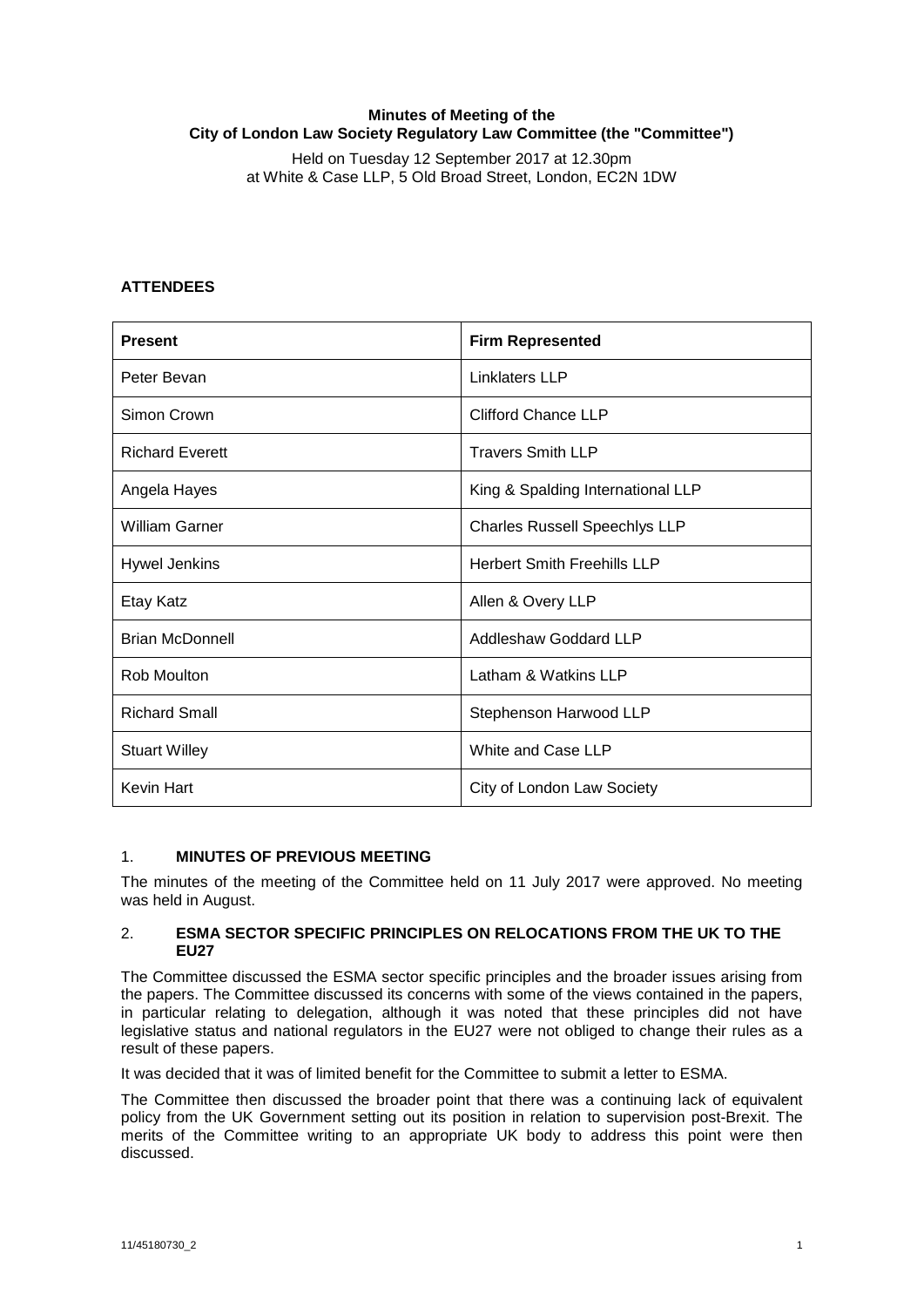In particular, the Committee noted that there was a risk that the UK financial services industry could be prejudiced by the continuing absence of a clear policy from the UK Government. The Committee discussed the most appropriate forum to address their concerns to, and it was decided that a member would prepare a draft letter to send to HMT setting out the Committee's view.

## 3. **MIFID II IMPACT ON THE CORPORATE FINANCE EXEMPTION**

Certain members of the Committee provided an update on industry and house views on the impact of MiFID II on the corporate finance exemption. It was noted that there was still divergence of views among various trade associations. It was decided that members would continue to provide updates on this issue as they became available.

## 4. **HOUSE OF LORDS CALL FOR EVIDENCE FOR INQUIRY INTO FINANCIAL REGULATION AND SUPERVISION**

The Committee discussed the call for evidence and the questions that the Committee could most helpfully contribute to. The Committee considered whether it would submit a response highlighting the absence of a clear UK supervision policy post-Brexit, and the impact this could have on the UK financial services industry. It was decided that while the paper raised important points, the Committee would not submit a response.

## 5. **FCA CONSULTATION PAPER ON EXTENDING THE SMCR TO ALL FCA FIRMS**

The Committee considered various proposals in the consultation paper.

The Committee noted that the proposals relating to individuals who hold the role of Head of Legal (or equivalent) under the extended regime were different to the current banking regime. The Committee also discussed its concerns in relation to the effectiveness of the regulatory reference rules to identify individuals who might not be fit and proper, but who leave their firm before an investigation into their behaviour was concluded, under the new extended regime.

Finally, the Committee noted the potential for the FCA to inadvertently become an "economic regulator" with the proposed introduction of a new prescribed responsibility to be allocated to the appropriate Senior Manager in authorised fund managers to ensure their firm complies with its obligation to act in the best interests of investors, including assessing value for money.

It was decided that two members would consider the paper further and prepare a draft response setting out the Committee's concerns.

## 6. **OTHER PAPERS DISCUSSED AT THE MEETING**

The Committee briefly discussed the following consultations papers and it was decided that the Committee would not submit a response:

- 6.1 **FCA Consultation Paper on FAMR implementation part II and insistent clients**
- 6.2 **ESMA Consultation Paper on guidelines on certain aspects of the MiFID II suitability requirements**
- 6.3 **FCA Consultation Paper II on IDD implementation**
- 6.4 **FCA Consultation Paper on proposed changes to rules and guidance on assessing creditworthiness in consumer credit**

## 7. **OTHER CONSULTATIONS TO WHICH THE COMMITTEE MAY WISH TO RESPOND**

The Committee discussed other papers open for consultation. It was decided that the Committee would consider the following papers, with a view to submitting a response:

- 7.1 **FCA Consultation Paper on extending the SMCR to insurers**
- 7.2 **PRA Consultation Paper on extending the SMCR to insurers**
- 8. **AOB**

## 8.1 **Update on recent submissions to the FCA**

The Committee discussed the outcome of two recent submissions to the FCA.

In response to an approach by the Committee in relation to the MiFID II Implementation Policy Statement II, the FCA has confirmed that the expression "*MiFID, equivalent third country or*